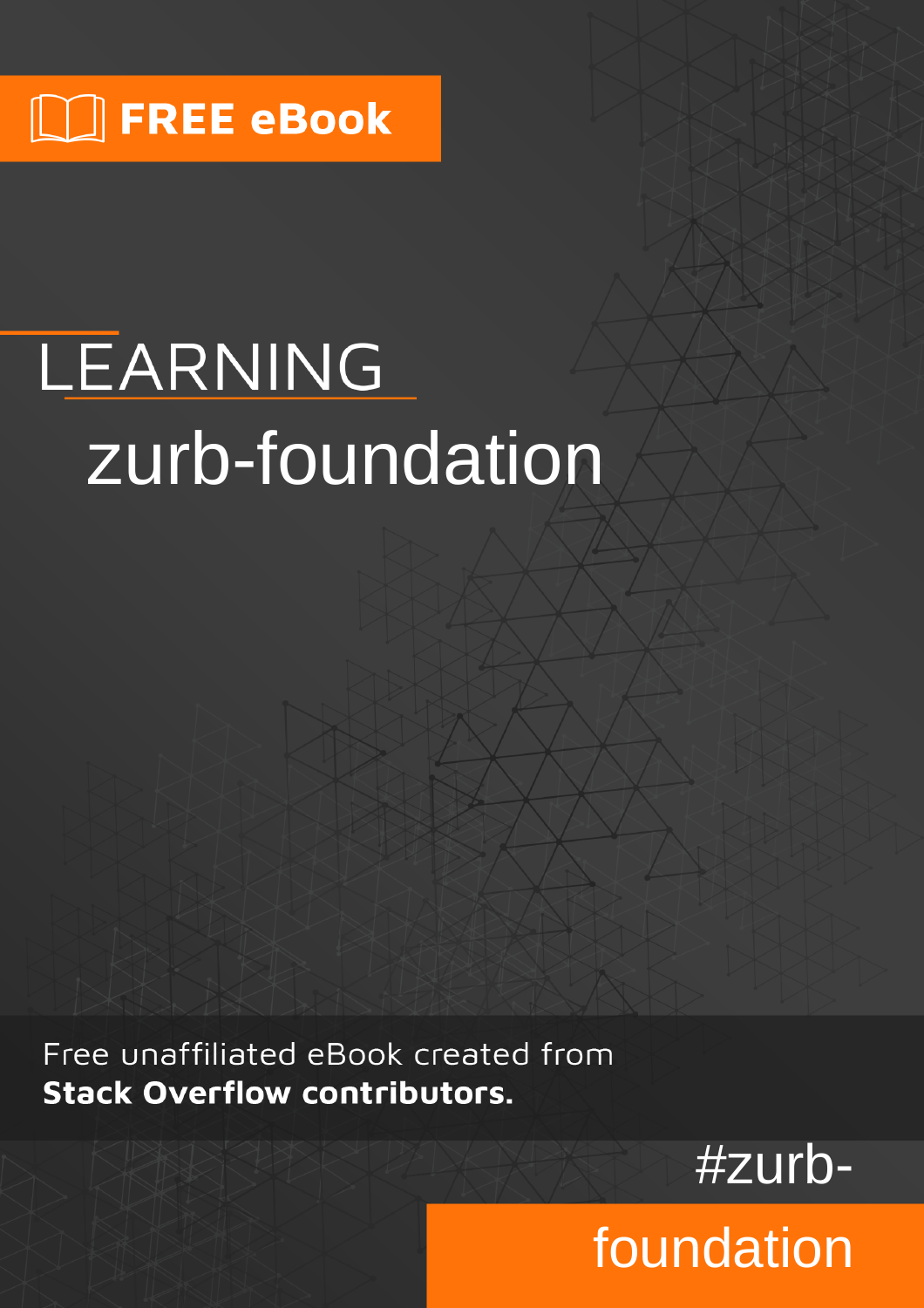## **Table of Contents**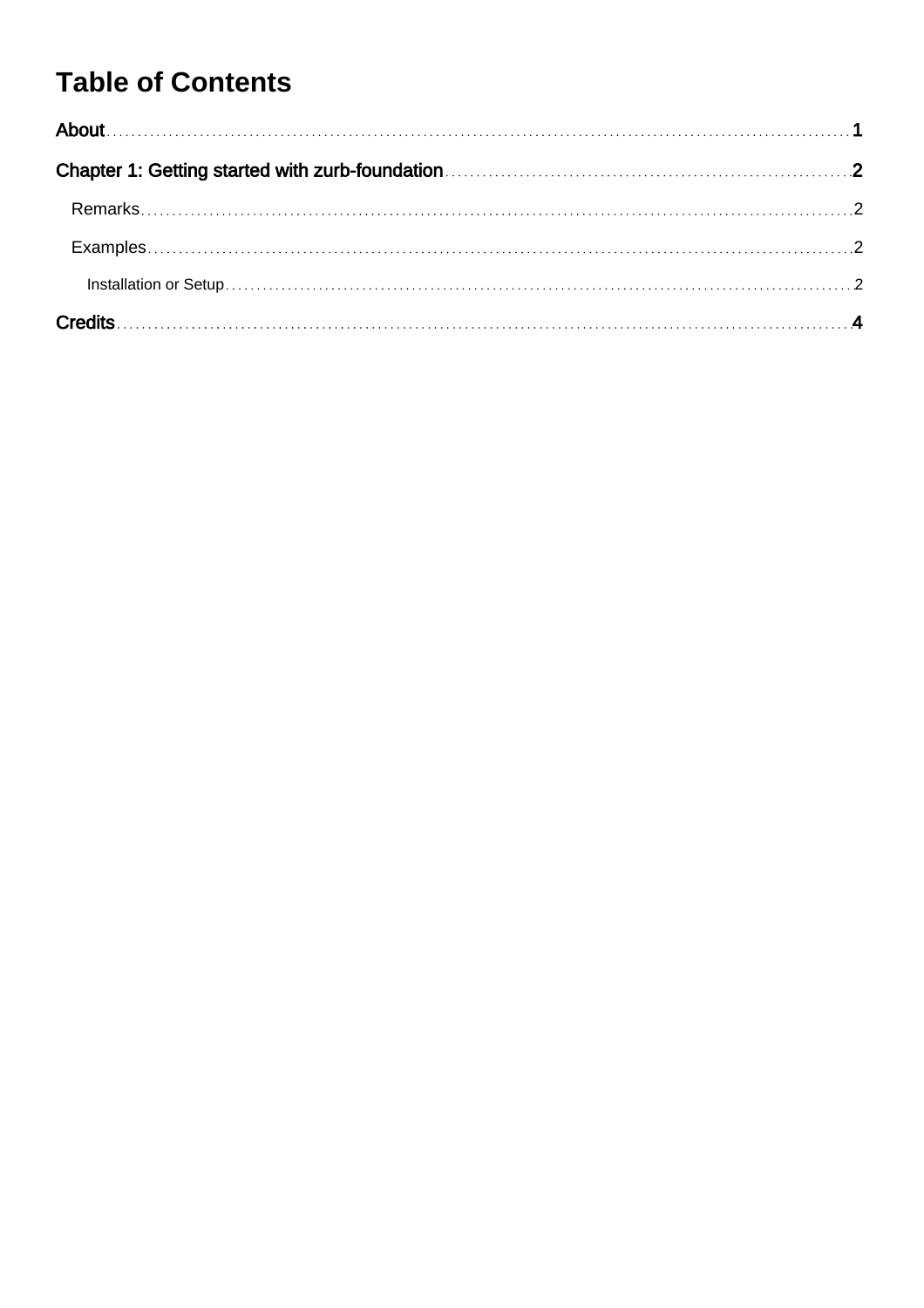<span id="page-2-0"></span>

You can share this PDF with anyone you feel could benefit from it, downloaded the latest version from: [zurb-foundation](http://riptutorial.com/ebook/zurb-foundation)

It is an unofficial and free zurb-foundation ebook created for educational purposes. All the content is extracted from [Stack Overflow Documentation,](https://archive.org/details/documentation-dump.7z) which is written by many hardworking individuals at Stack Overflow. It is neither affiliated with Stack Overflow nor official zurb-foundation.

The content is released under Creative Commons BY-SA, and the list of contributors to each chapter are provided in the credits section at the end of this book. Images may be copyright of their respective owners unless otherwise specified. All trademarks and registered trademarks are the property of their respective company owners.

Use the content presented in this book at your own risk; it is not guaranteed to be correct nor accurate, please send your feedback and corrections to [info@zzzprojects.com](mailto:info@zzzprojects.com)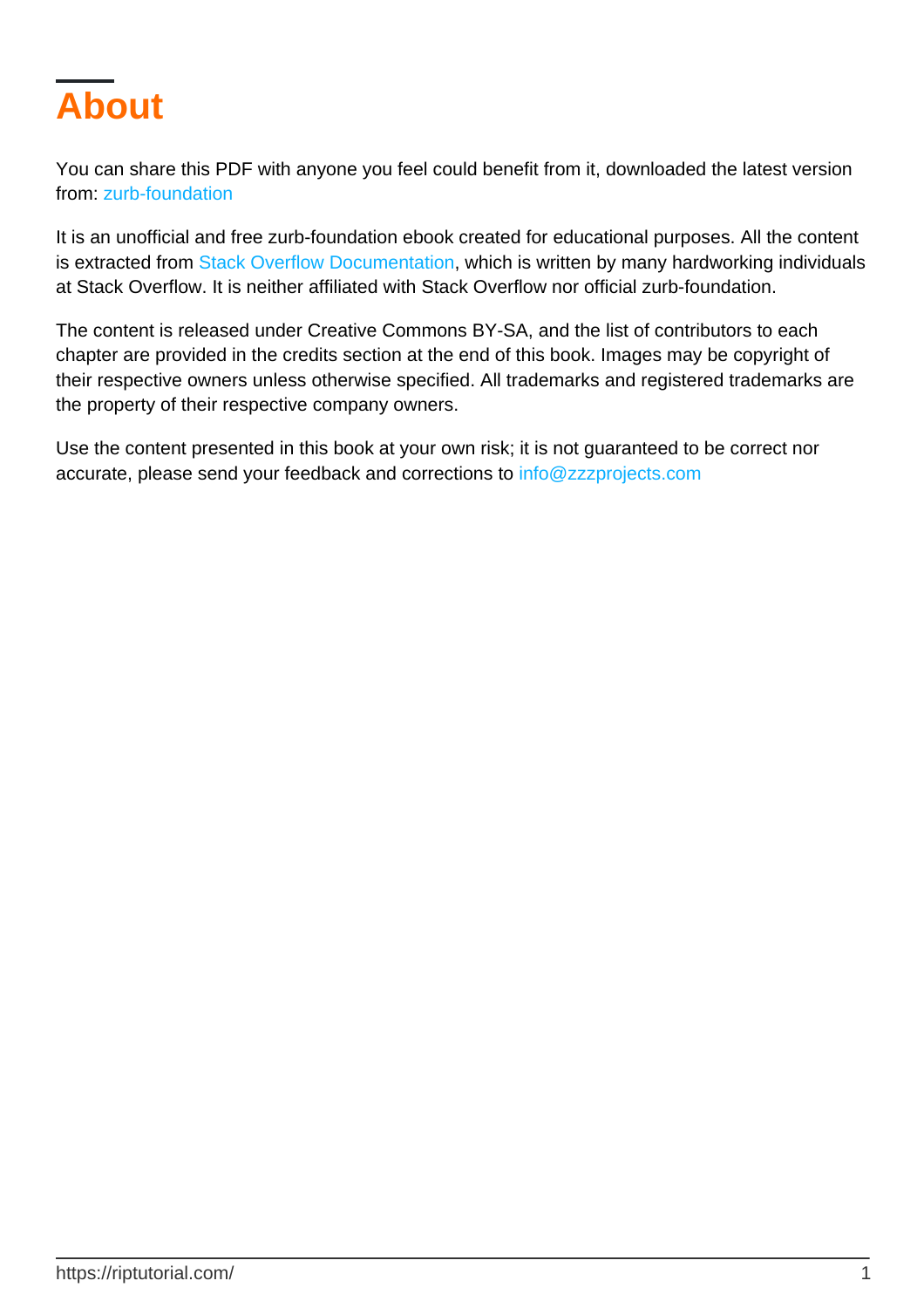# <span id="page-3-0"></span>**Chapter 1: Getting started with zurbfoundation**

## <span id="page-3-1"></span>**Remarks**

This section provides an overview of what zurb-foundation is, and why a developer might want to use it.

It should also mention any large subjects within zurb-foundation, and link out to the related topics. Since the Documentation for zurb-foundation is new, you may need to create initial versions of those related topics.

## <span id="page-3-2"></span>**Examples**

```
Installation or Setup
```
#### **Downloading:**

You can download Foundation from [Foundation download page](http://foundation.zurb.com/sites/download.html)

Or install it using bower

bower install foundation-sites

#### or npm

```
npm install foundation-sites
```
You can also include foundation in your webpages using a cdn

```
<!-- Compressed CSS -->
<link rel="stylesheet"
href="https://cdnjs.cloudflare.com/ajax/libs/foundation/6.3.1/css/foundation.min.css"
integrity="sha256-itWEYdFWzZPBG78bJOOiQIn06QCgN/F0wMDcC4nOhxY=" crossorigin="anonymous" />
<!-- Compressed JavaScript -->
<script src="https://cdnjs.cloudflare.com/ajax/libs/foundation/6.3.1/js/foundation.min.js"
integrity="sha256-Nd2xznOkrE9HkrAMi4xWy/hXkQraXioBg9iYsBrcFrs="
crossorigin="anonymous"></script>
```
#### **Installing:**

Within your HTML page, include Foundation's CSS, JS, and the dependency of jQuery.

You can either include the locally download css and javascript or use a cdn.

A basic foundation document looks like this: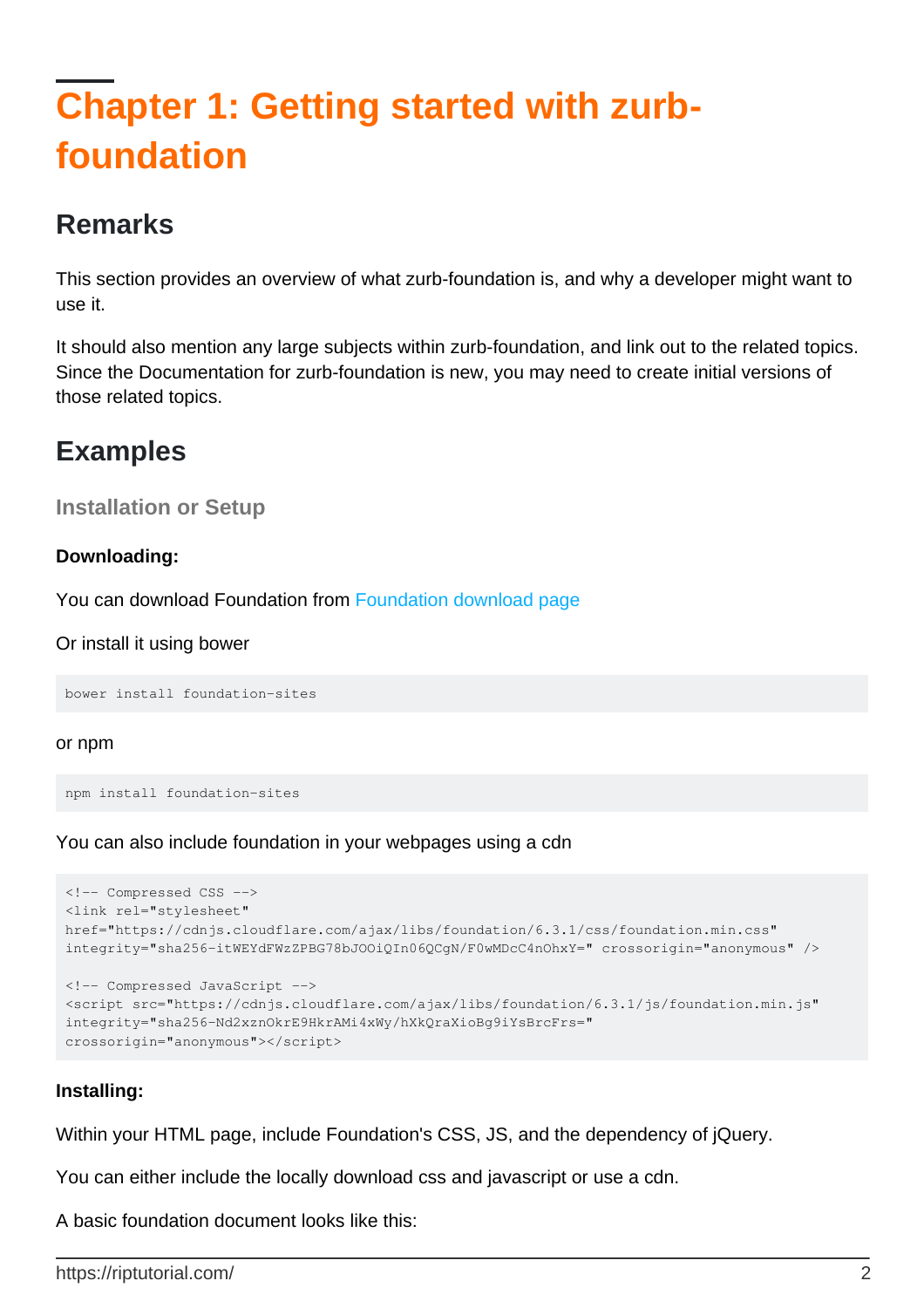```
<!doctype html>
<html class="no-js" lang="en" dir="ltr">
  <head>
    <meta charset="utf-8">
    <meta http-equiv="x-ua-compatible" content="ie=edge">
    <meta name="viewport" content="width=device-width, initial-scale=1.0">
    <title>Your page title </title>
    <link rel="stylesheet" href="css/foundation.css">
    <link rel="stylesheet" href="css/app.css">
   </head>
   <body>
    <script src="js/vendor/jquery.js"></script>
    <script src="js/vendor/what-input.js"></script>
    <script src="js/vendor/foundation.js"></script>
    <script src="js/app.js"></script>
   </body>
</html>
```
Read Getting started with zurb-foundation online: [https://riptutorial.com/zurb](https://riptutorial.com/zurb-foundation/topic/10641/getting-started-with-zurb-foundation)[foundation/topic/10641/getting-started-with-zurb-foundation](https://riptutorial.com/zurb-foundation/topic/10641/getting-started-with-zurb-foundation)